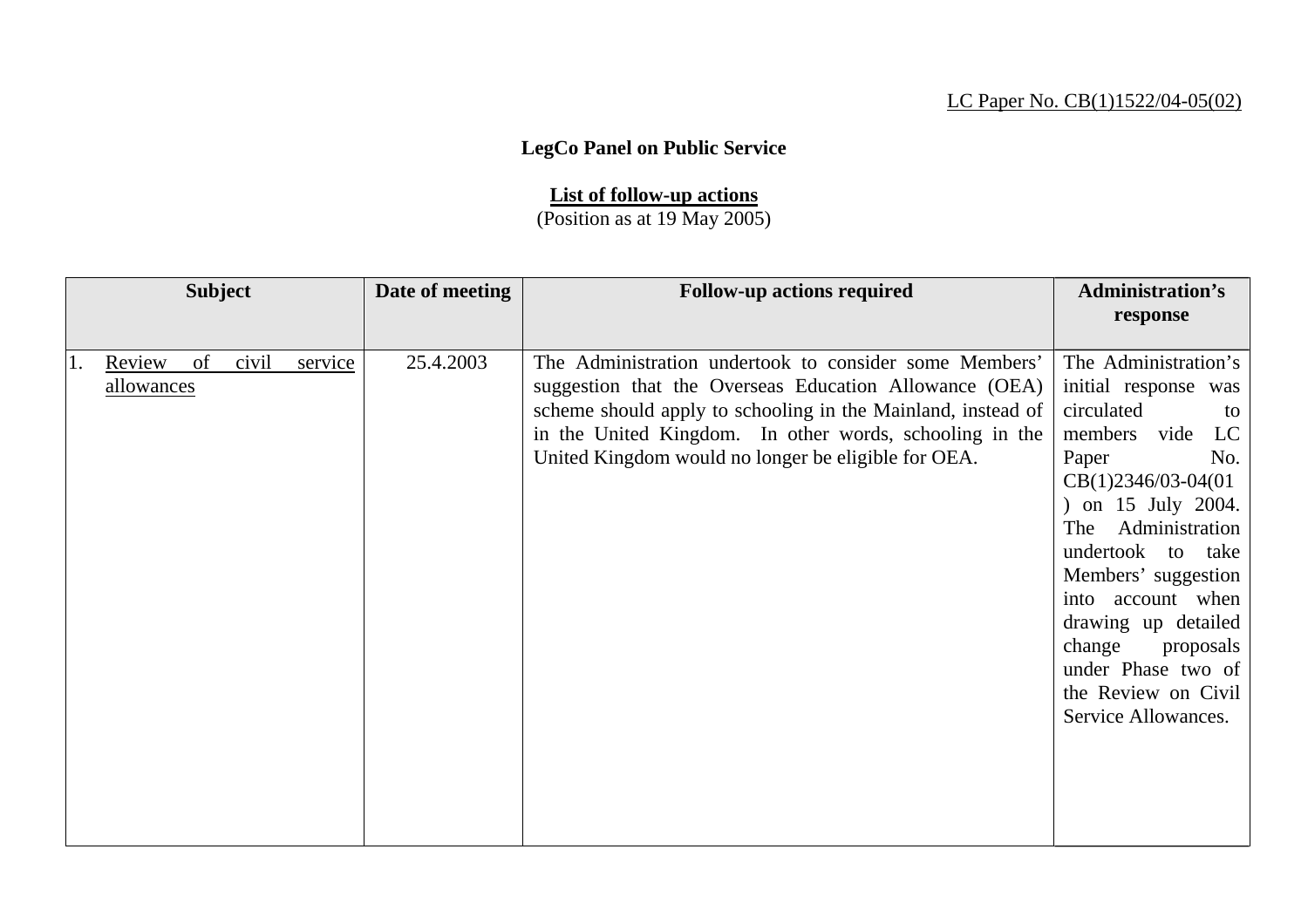|    | <b>Subject</b>                                                                                                      | Date of meeting | <b>Follow-up actions required</b>                                                                                                                                                                                                                                                                                                                                                                                                                                                                                                                                                                                                                                                                                                                | <b>Administration's</b><br>response                                                                                                            |
|----|---------------------------------------------------------------------------------------------------------------------|-----------------|--------------------------------------------------------------------------------------------------------------------------------------------------------------------------------------------------------------------------------------------------------------------------------------------------------------------------------------------------------------------------------------------------------------------------------------------------------------------------------------------------------------------------------------------------------------------------------------------------------------------------------------------------------------------------------------------------------------------------------------------------|------------------------------------------------------------------------------------------------------------------------------------------------|
| 2. | Service<br>Civil<br>Customer<br><b>Service Award Scheme</b>                                                         | 21.12.04        | The Administration undertook to consider a member's<br>proposal of putting in place a new award scheme to commend<br>those retired civil servants who had participated in voluntary<br>and/or charitable activities after their retirement, and to<br>provide a paper to report the outcome to the Panel in due<br>course.                                                                                                                                                                                                                                                                                                                                                                                                                       | The Administration's<br>response awaited.                                                                                                      |
| 3. | Containing the size of the civil<br>service                                                                         | 21.3.05         | To address members' concerns about the measures adopted by<br>the Administration for containing the size of the civil service,<br>the Administration undertook to:<br>provide the paper submitted to the Establishment<br>(a)<br>Subcommittee in 2004 on the anticipated deletion of<br>directorate and non-directorate posts as a result of the<br>restructuring of the Housing Department;<br>look into the current arrangements in the Architectural<br>(b)<br>Services Department for employment of NCSC staff or<br>contract staff as site supervisors and/or conducting site<br>supervision; and<br>consider providing information on the 2 700 civil service<br>(c)<br>posts to be reduced by March 2006 to the Panel for<br>information. | The Administration's<br>response<br>was<br>circulated<br>to<br>LC<br>members vide<br>Paper<br>No.<br>CB(1)1354/04-05(01<br>) on 22 April 2005. |
| 4. | <sub>of</sub><br>Review<br>policy<br>on<br>post-service employment of<br>directorate<br>former<br>civil<br>servants | 21.3.05         | The Administration undertook to take the following actions:<br>To provide information on the existing policy and<br>(a)<br>mechanism governing post-retirement employment of                                                                                                                                                                                                                                                                                                                                                                                                                                                                                                                                                                     | The Administration's<br>response to items (a)<br>to (b) and its initial<br>response to (c) was                                                 |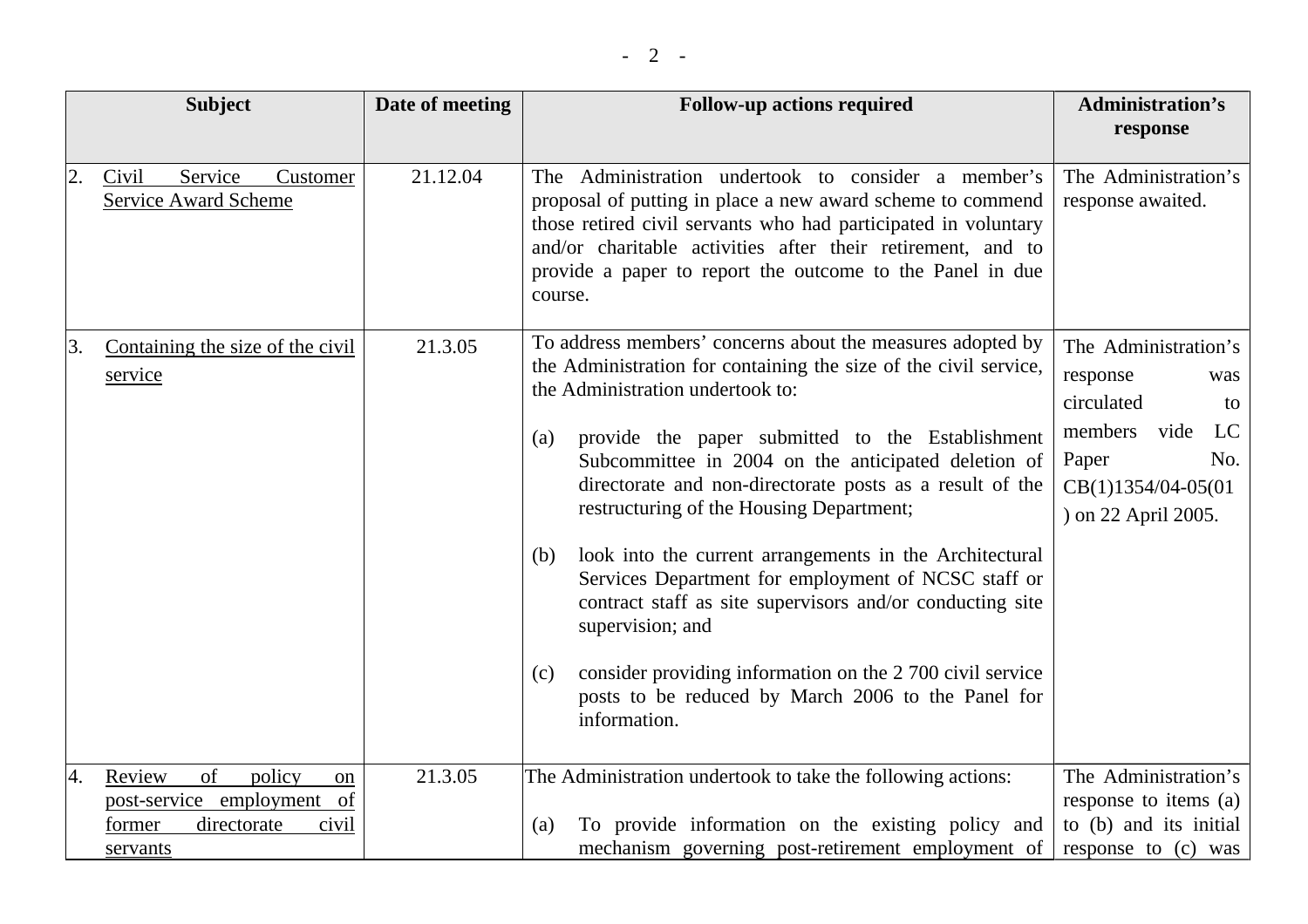| <b>Subject</b> | Date of meeting | <b>Follow-up actions required</b>                                                                                                                                                                                                                                                                                                                                                                                   | <b>Administration's</b><br>response                                                                                                                                                      |
|----------------|-----------------|---------------------------------------------------------------------------------------------------------------------------------------------------------------------------------------------------------------------------------------------------------------------------------------------------------------------------------------------------------------------------------------------------------------------|------------------------------------------------------------------------------------------------------------------------------------------------------------------------------------------|
|                |                 | former non-directorate civil servants;                                                                                                                                                                                                                                                                                                                                                                              | circulated<br>to                                                                                                                                                                         |
|                |                 | To seek legal advice on a member's request for<br>(b)<br>information on the approved applications where the<br>former directorate officers are involved, directly or<br>indirectly, in the bidding for any government land,<br>property, projects or contracts;                                                                                                                                                     | members vide<br>LC<br>Paper<br>No.<br>$CB(1)1514/04-05(01)$<br>) on 11 May 2005.                                                                                                         |
|                |                 | To seek legal advice on a member's suggestion that the<br>(c)<br>applications<br>for post-retirement<br>approval for<br>employment by directorate officers be deferred until the<br>implementation of the revised mechanism, and consider<br>in what ways the processing of applications for<br>post-retirement employment could be enhanced between<br>now and the implementation of the revised mechanism;<br>and | The<br>Administration<br>is<br>requested<br>to<br>confirm in writing<br>whether it has sought<br>legal advice on $(c)$<br>and to provide the<br>legal advice it has<br>obtained, if any. |
|                |                 | To provide written response to the following motion<br>(d)<br>passed at the Panel meeting:<br>"本事務委員會不接受公務員事務局《有關前<br>房屋署副署長/房屋局副局長鍾麗幗女士退休<br>後就業事宜》的調查報告,以及要求政府就該<br>事件進行獨立調查,並向立法會和公眾提交報<br>告。"                                                                                                                                                                                                                   | The Administration's<br>response to (d) was<br>circulated<br>to<br>members vide LC<br>No.<br>Paper<br>$CB(1)1263/04-05(01)$<br>) on 13 April 2005.                                       |
|                |                 | (English translation)<br>"That this Panel does not accept the Civil Service<br>Bureau's investigation report on "Post-retirement                                                                                                                                                                                                                                                                                    |                                                                                                                                                                                          |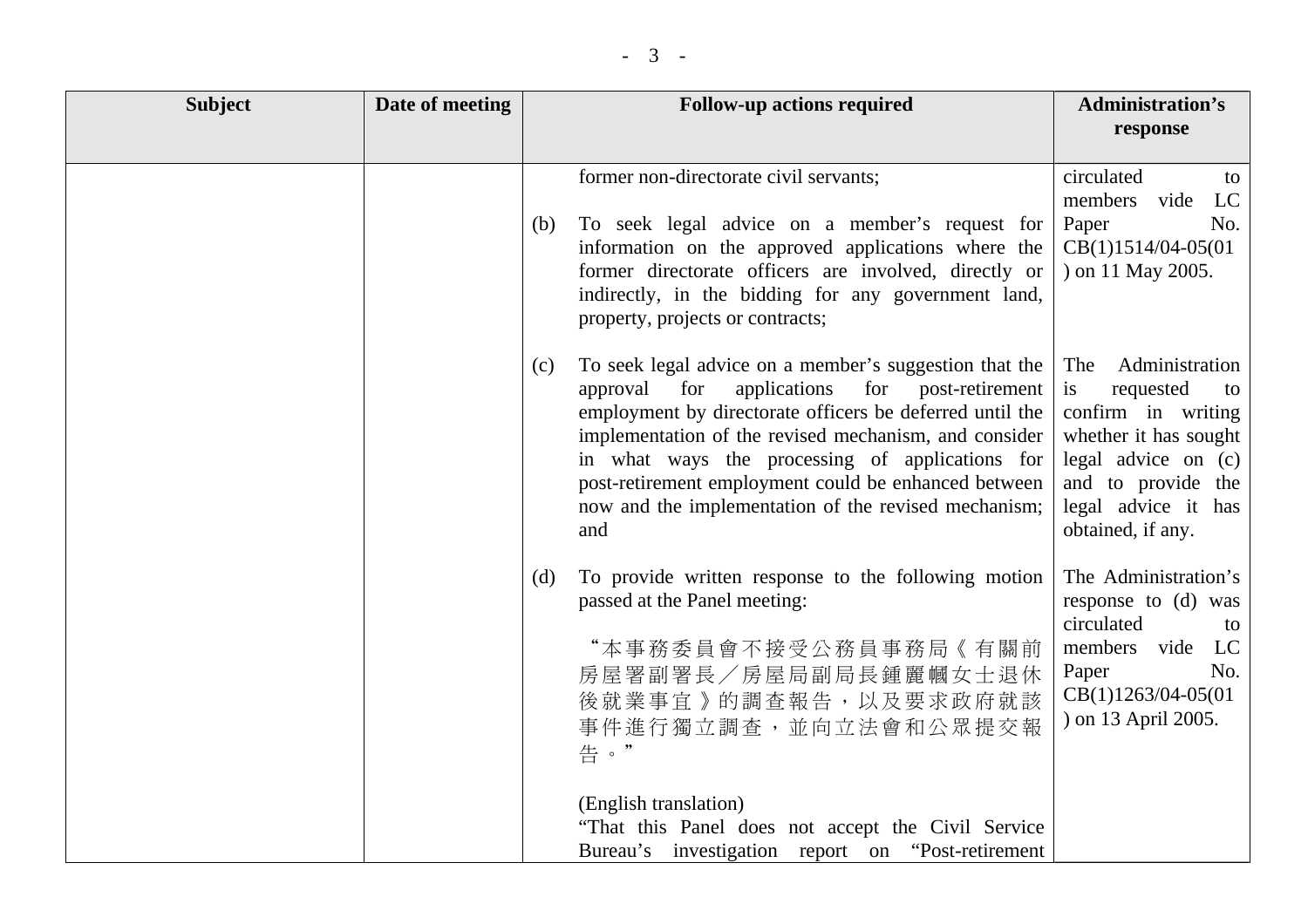| <b>Subject</b>                                                       | Date of meeting | <b>Follow-up actions required</b>                                                                                                                                                                                                                                                                                                                                                                                                                                                                                                                                                                    | <b>Administration's</b>                   |
|----------------------------------------------------------------------|-----------------|------------------------------------------------------------------------------------------------------------------------------------------------------------------------------------------------------------------------------------------------------------------------------------------------------------------------------------------------------------------------------------------------------------------------------------------------------------------------------------------------------------------------------------------------------------------------------------------------------|-------------------------------------------|
|                                                                      |                 |                                                                                                                                                                                                                                                                                                                                                                                                                                                                                                                                                                                                      | response                                  |
|                                                                      |                 | Employment of Ms Elaine Chung, Former Deputy<br>Director of Housing/Deputy Secretary for Housing", and<br>requests the Government to conduct an independent<br>investigation into the matter and present a report to the<br>Legislative Council and the public."                                                                                                                                                                                                                                                                                                                                     |                                           |
| of<br>5.<br>Employment<br>non-civil<br>service contract (NCSC) staff | 18.4.05         | The Administration was requested to take the following<br>actions:                                                                                                                                                                                                                                                                                                                                                                                                                                                                                                                                   | The Administration's<br>response awaited. |
|                                                                      |                 | To review the policy governing the employment of<br>(a)<br>NCSC staff and provide written response to the<br>following motion passed at the Panel meeting:<br>"本事務委員會促請政府立即研究把長期<br>僱用的非公務員合約職位納入常額編制之<br>內,改為長期聘用,並在7月前提交研究結<br>果。"<br>(English translation)<br>"That this Panel urges the Government to<br>immediately study the inclusion of the posts filled by<br>non-civil service contract staff over a period of time<br>in the permanent establishment by converting them to<br>posts in respect of which appointment is offered on a<br>long-term basis, and to present the outcome of the |                                           |
|                                                                      |                 | study before July."<br>In connection with item (a) above, to make reference to<br>(b)                                                                                                                                                                                                                                                                                                                                                                                                                                                                                                                |                                           |